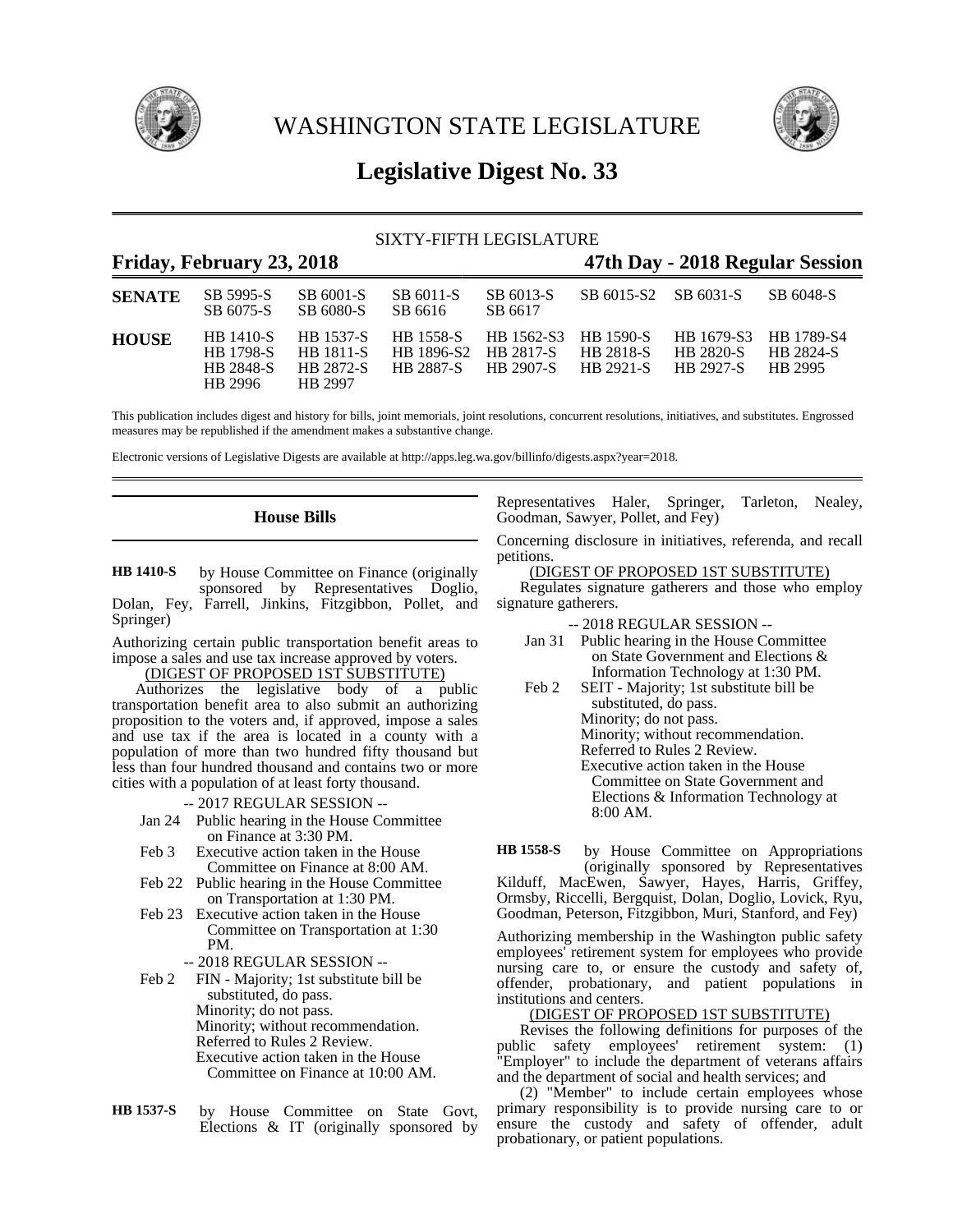- -- 2017 REGULAR SESSION --
- Feb 2 Public hearing in the House Committee on Appropriations at 3:30 PM. Feb 13 Executive action taken in the House
- Committee on Appropriations at 3:30 PM.
	- -- 2018 REGULAR SESSION --
- Jan 17 Public hearing in the House Committee on Appropriations at 3:30 PM.
- Jan 18 Executive session scheduled, but no action was taken in the House Committee on Appropriations at 3:30 PM.
- Feb 6 APP Majority; 1st substitute bill be substituted, do pass. Minority; do not pass. Referred to Rules 2 Review. Executive action taken in the House Committee on Appropriations at 10:00 AM.
- Feb 8 Rules Committee relieved of further consideration. Placed on second reading.
- Feb 12 1st substitute bill substituted. Rules suspended. Placed on Third Reading. Third reading, passed; yeas, 89; nays, 9; absent, 0; excused, 0. -- IN THE SENATE --
- Feb 14 First reading, referred to Ways & Means.

by House Committee on Appropriations (originally sponsored by Representatives Gregerson, Stonier, Orwall, Senn, Slatter, Peterson, Lovick, Farrell, Santos, Ryu, McBride, Ortiz-Self, **HB 1562-S3**

Hudgins, Pollet, Riccelli, Macri, Pike, Stanford, Doglio, Fitzgibbon, Bergquist, Tharinger, Sawyer, Ormsby, Dolan, Cody, and Fey)

Continuing the work of the Washington food policy forum.

(DIGEST OF PROPOSED 3RD SUBSTITUTE)

Establishes the Washington food policy forum, as a public-private partnership, and requires the forum to: (1) Increase the direct marketing sales of local farm products;

(2) Reduce food insecurity in the state;

(3) Identify opportunities to improve coordination between local food policy councils and state and federal agencies; and

(4) Identify rules and regulations impeding the viability of small acreage agriculture.

Gives responsibility to the directors of the state conservation commission and the department of agriculture for appointing participating members of the forum.

Expires July 1, 2020.

Provides that this act is null and void if appropriations are not approved.

- -- 2017 REGULAR SESSION --
- Feb 2 Public hearing in the House Committee on Agriculture & Natural Resources at 1:30 PM.
- Feb 9 Executive session scheduled, but no action was taken in the House

Committee on Agriculture & Natural Resources at 1:30 PM.

- Feb 16 Executive action taken in the House Committee on Agriculture & Natural Resources at 1:30 PM.
- Feb 23 Public hearing in the House Committee on Appropriations at 1:30 PM.
- Feb 24 Executive action taken in the House Committee on Appropriations at 10:00 AM.
- Mar 21 Public hearing in the Senate Committee on Agriculture, Water, and Trade & Economic Development at 8:00 AM.
- Mar 28 Executive action taken in the Senate Committee on Agriculture, Water, and Trade & Economic Development at 8:00 AM.
- Apr 3 Public hearing in the Senate Committee on Ways & Means at 1:30 PM.
- Apr 4 Executive action taken in the Senate Committee on Ways & Means at 1:30 PM.

-- 2018 REGULAR SESSION --

- Jan 29 Public hearing in the House Committee on Appropriations at 3:30 PM.
- Feb 6 APP Majority; 3rd substitute bill be substituted, do pass. Minority; do not pass. Referred to Rules 2 Review. Executive action taken in the House Committee on Appropriations at 10:00 AM.
- Feb 12 Placed on second reading by Rules Committee.
- Feb 14 3rd substitute bill substituted. Rules suspended. Placed on Third Reading. Third reading, passed; yeas, 71; nays, 27; absent, 0; excused, 0. -- IN THE SENATE --
- Feb 16 First reading, referred to Agriculture, Water, Natural Resources & Parks.
- Feb 20 Public hearing in the Senate Committee on Agriculture, Water, and Natural Resources & Parks at 1:30 PM.
- Feb 22 Executive action taken in the Senate Committee on Agriculture, Water, and Natural Resources & Parks at 1:30 PM.

by House Committee on Agriculture & Natural Resources (originally sponsored by Representatives Blake, Buys, Springer, Pettigrew, Dent, Lytton, Stanford, Chandler, Fitzgibbon, Schmick, Smith, Tarleton, and Muri) **HB 1590-S**

Concerning the protection of composting from nuisance lawsuits.

### (DIGEST OF PROPOSED 1ST SUBSTITUTE)

Confirms that composting activities are recognized as agricultural activities and protected from nuisance lawsuits.

-- 2017 REGULAR SESSION --

Feb 1 Public hearing in the House Committee on Agriculture & Natural Resources at 8:00 AM.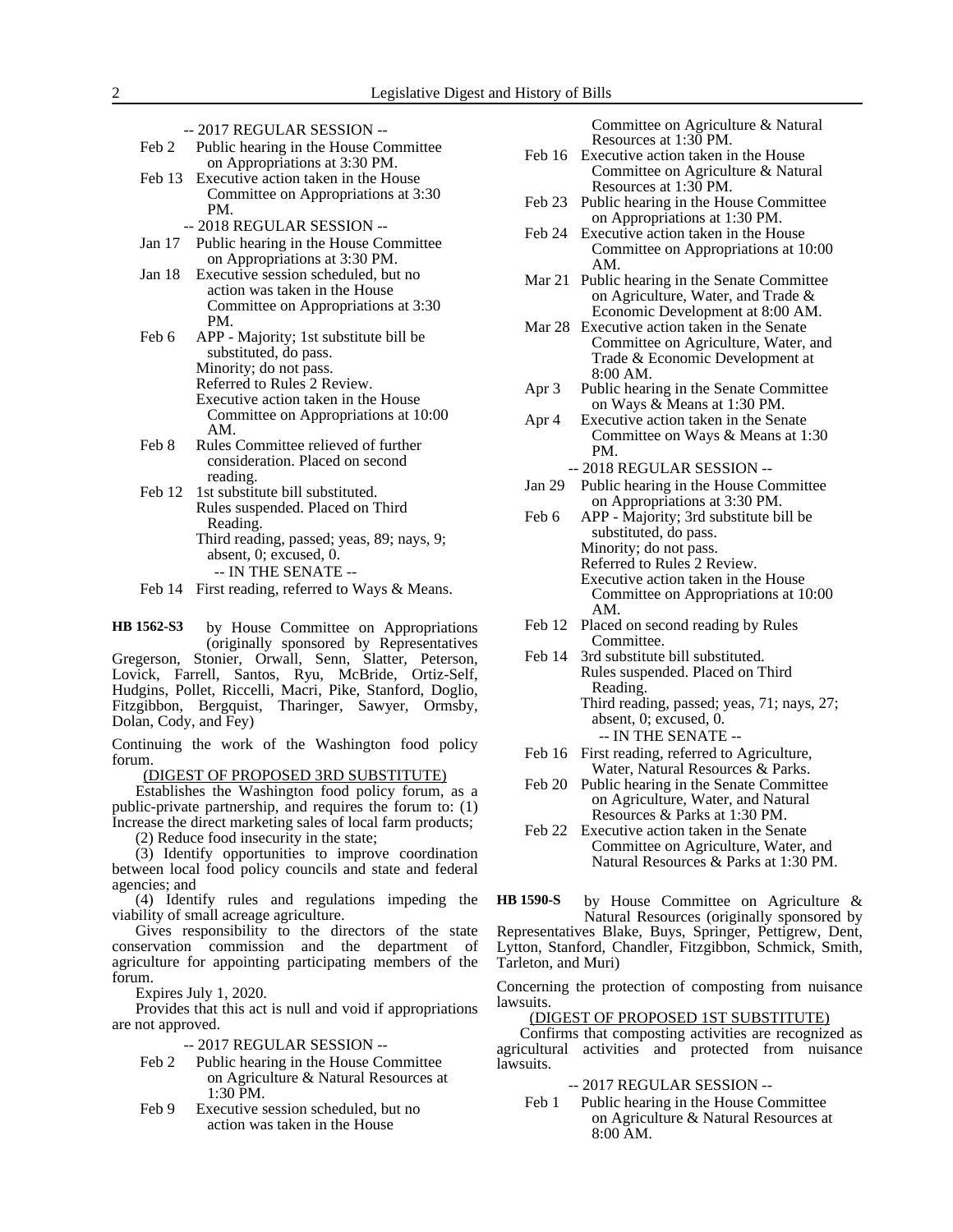- Feb 8 Executive session scheduled, but no action was taken in the House Committee on Agriculture & Natural Resources at 8:00 AM.
- Feb 15 Executive action taken in the House Committee on Agriculture & Natural Resources at 8:00 AM. -- 2018 REGULAR SESSION --
- Feb 1 AGNR Majority; 1st substitute bill be substituted, do pass. Executive action taken in the House Committee on Agriculture & Natural
- Resources at 1:30 PM. Feb 2 Referred to Rules 2 Review.
- 
- Feb 8 Placed on second reading by Rules Committee.
- Feb 19 Referred to Rules 2 Consideration.

by House Committee on Appropriations (originally sponsored by Representatives **HB 1679-S3**

Goodman, Klippert, Pettigrew, Chapman, Hayes, Muri, Hudgins, and Robinson; by request of Department of Corrections)

Issuing a two-year identicard for offenders released from prison facilities.

(DIGEST OF PROPOSED 3RD SUBSTITUTE)

Requires the department of corrections, working in conjunction with the department of licensing, to create and implement an identicard program to provide offenders who are being released within the state a two-year stateissued identicard.

Authorizes the department of licensing to charge the department of corrections a fee of eighteen dollars for the identicard.

-- 2017 REGULAR SESSION --

- Feb 6 Public hearing in the House Committee on Public Safety at 1:30 PM.
- Feb 9 Executive action taken in the House Committee on Public Safety at 8:00 AM.
- Feb 20 Public hearing in the House Committee on Appropriations at 1:30 PM.
- Feb 22 Executive session scheduled, but no action was taken in the House Committee on Appropriations at 1:30 PM.
- Feb 23 Executive session scheduled, but no action was taken in the House Committee on Appropriations at 1:30 PM.
- Feb 24 Executive action taken in the House Committee on Appropriations at 10:00 AM.
	- -- 2018 REGULAR SESSION --
- Jan 9 Public hearing in the House Committee on Public Safety at 1:30 PM.
- Jan 11 Executive action taken in the House Committee on Public Safety at 8:00 AM.
- Feb 1 Public hearing in the House Committee on Appropriations at 3:30 PM.
- Feb 6 APP Majority; 3rd substitute bill be substituted, do pass. Referred to Rules 2 Review.

| Executive action taken in the House  |
|--------------------------------------|
| Committee on Appropriations at 10:00 |
| AM.                                  |

- Feb 12 Placed on second reading by Rules Committee.
- Feb 19 Referred to Rules 2 Consideration.

by House Committee on Appropriations **HB 1789-S4**

(originally sponsored by Representatives grew, Frame, Stambaugh, Ortiz-Self, Jinkins, Pettigrew, Frame, Fitzgibbon, Macri, Ormsby, and Gregerson)

Concerning rehabilitated offenders.

(DIGEST OF PROPOSED 4TH SUBSTITUTE)

Requires the sentencing guidelines commission to conduct a comprehensive review of the sentencing reform act under chapter 9.94A RCW and make recommendations to accomplish certain goals.

-- 2017 REGULAR SESSION --

- Feb 14 Public hearing in the House Committee on Public Safety at 1:30 PM.
- Feb 16 Executive action taken in the House Committee on Public Safety at 8:00 AM.
- Feb 22 Public hearing and executive action taken in the House Committee on Appropriations at 1:30 PM.
- Mar 15 Public hearing in the Senate Committee on Law & Justice at 8:00 AM.
- Mar 29 Executive action taken in the Senate Committee on Law & Justice at 8:00 AM.
- Mar 31 Public hearing in the Senate Committee on Ways & Means at 1:00 PM.
- Apr 4 Executive action taken in the Senate Committee on Ways & Means at 1:30 PM.

- Jan 18 Public hearing in the House Committee on Public Safety at 8:00 AM.
- Jan 30 Executive session scheduled, but no action was taken in the House Committee on Public Safety at 1:30 PM.
- Feb 1 Executive action taken in the House Committee on Public Safety at 8:00 AM.
- Feb 5 Public hearing in the House Committee on Appropriations at 1:30 PM.
- Feb 6 APP Majority; 4th substitute bill be substituted, do pass. Referred to Rules 2 Review. Executive action taken in the House Committee on Appropriations at 10:00 AM.
- Feb 13 Rules Committee relieved of further consideration. Placed on second reading.
- Feb 19 Referred to Rules 2 Consideration.
- by House Committee on Judiciary (originally sponsored by Representatives McBride, Gregerson, Robinson, Appleton, Ormsby, **HB 1798-S**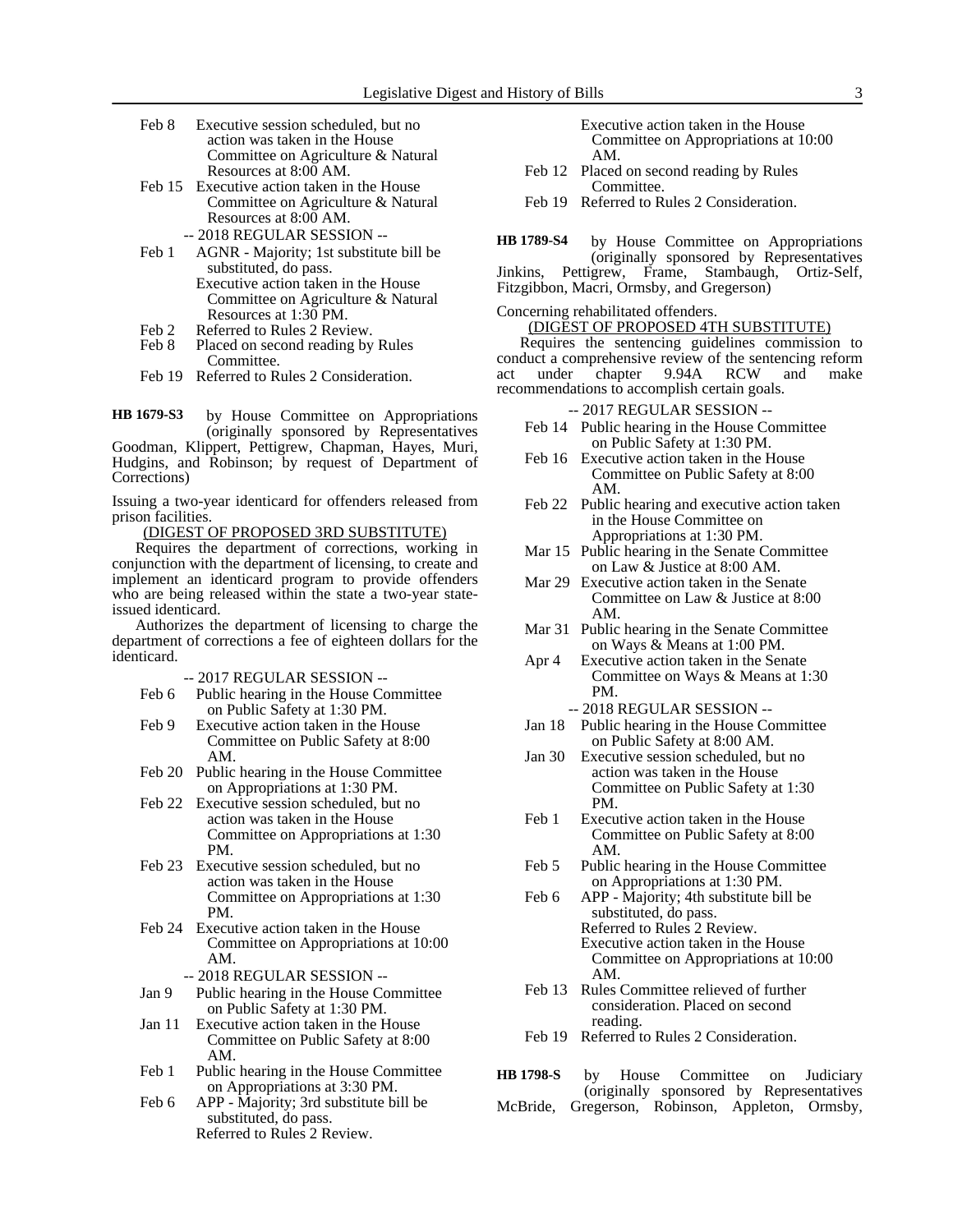Macri, McDonald, Orwall, Reeves, Kagi, Sells, Bergquist, and Pollet)

Concerning the sale of manufactured/mobile home communities.

(DIGEST OF PROPOSED 1ST SUBSTITUTE)

Addresses the sale of manufactured/mobile home communities.

Extends the real estate excise tax exemption for qualified sales of a manufactured/mobile home community and provides a lower rate for sellers that provide the notice of opportunity to purchase and wait to close a sale until seventy-five days after providing the notice.

-- 2017 REGULAR SESSION --

Feb 8 Public hearing in the House Committee on Judiciary at 8:00 AM.

- Feb 16 Executive session scheduled, but no action was taken in the House Committee on Judiciary at 1:00 PM. -- 2018 REGULAR SESSION --
- Jan 10 Public hearing in the House Committee on Judiciary at 8:00 AM.
- Feb 1 JUDI Majority; 1st substitute bill be substituted, do pass. Minority; do not pass. Executive action taken in the House Committee on Judiciary at 1:30 PM.
- Feb 2 Referred to Finance.

by House Committee on Judiciary (originally sponsored by Representatives Jinkins, Caldier, and Cody) **HB 1811-S**

Concerning notice of material changes to the operations or governance structure of a health care provider or provider organization.

#### (DIGEST OF PROPOSED 1ST SUBSTITUTE)

Requires each party to a transaction that results in a material change to the operations or governance structure of a provider or provider organization to submit written notice to the attorney general of the material change.

Requires a provider or provider organization that conducts business in this state, and files a premerger notification with the federal trade commission or the United States department of justice, to provide written notification to the attorney general of the filing and, upon request of the attorney general, provide a copy of the merger, acquisition, or other information.

-- 2017 REGULAR SESSION --

- Feb 15 Public hearing in the House Committee on Judiciary at 8:00 AM.
- Feb 16 Executive session scheduled, but no action was taken in the House Committee on Judiciary at 1:00 PM. -- 2018 REGULAR SESSION --
- Jan 18 Public hearing in the House Committee on Judiciary at 1:30 PM.
- Feb 1 JUDI Majority; 1st substitute bill be substituted, do pass. Minority; do not pass. Executive action taken in the House Committee on Judiciary at 1:30 PM.
- Feb 2 Referred to Rules 2 Review.

by House Committee on Appropriations (originally sponsored by Representatives Dolan, Stonier, Lovick, Springer, Appleton, Bergquist, Manweller, Tarleton, Frame, Goodman, and Ormsby) **HB 1896-S2**

## Expanding civics education in public school.

(DIGEST OF PROPOSED 2ND SUBSTITUTE)

Creates the expanded civics education teacher training program, within the office of the superintendent of public instruction, to provide for the selection of a team of qualified social studies teachers, and when appropriate, civics education specialists, from across the state who will: (1) Develop teacher training materials that include civics information on national, state, tribal, and local government and the civics component of the federally administered naturalization test required to become naturalized United States citizens;

(2) Provide teacher training including the college, career, and civic life framework and the six proven instructional practices for enhancing civic education; and

(3) Provide professional learning opportunities.

Requires each school district that operates a high school to provide a mandatory one-half credit stand-alone course in civics for each high school student.

Requires the office of the superintendent of public instruction to select two school districts to serve as demonstration sites for enhanced civics education.

-- 2017 REGULAR SESSION --

- Mar 14 Public hearing in the House Committee on Education at 1:30 PM.
	- -- 2018 REGULAR SESSION --
- Jan 8 Public hearing in the House Committee on Education at 1:30 PM.
- Jan 11 Executive action taken in the House Committee on Education at 8:00 AM.
- Feb 6 APP Majority; 2nd substitute bill be substituted, do pass. Minority; without recommendation. Referred to Rules 2 Review. Public hearing and executive action taken in the House Committee on Appropriations at 10:00 AM.
- Feb 8 Rules Committee relieved of further consideration. Placed on second reading.
- Feb 9 2nd substitute bill substituted. Rules suspended. Placed on Third Reading. Third reading, passed; yeas, 98; nays, 0; absent, 0; excused, 0.

-- IN THE SENATE --

- Feb 13 First reading, referred to Early Learning & K-12 Education.
- Feb 20 Public hearing in the Senate Committee on Early Learning & K-12 Education at 1:30 PM.

by House Committee on Labor & Workplace Standards (originally sponsored by Representatives Frame, Irwin, Sells, Appleton, Pollet, and Stanford) **HB 2817-S**

#### Concerning overtime for correctional officers. (DIGEST OF PROPOSED 1ST SUBSTITUTE)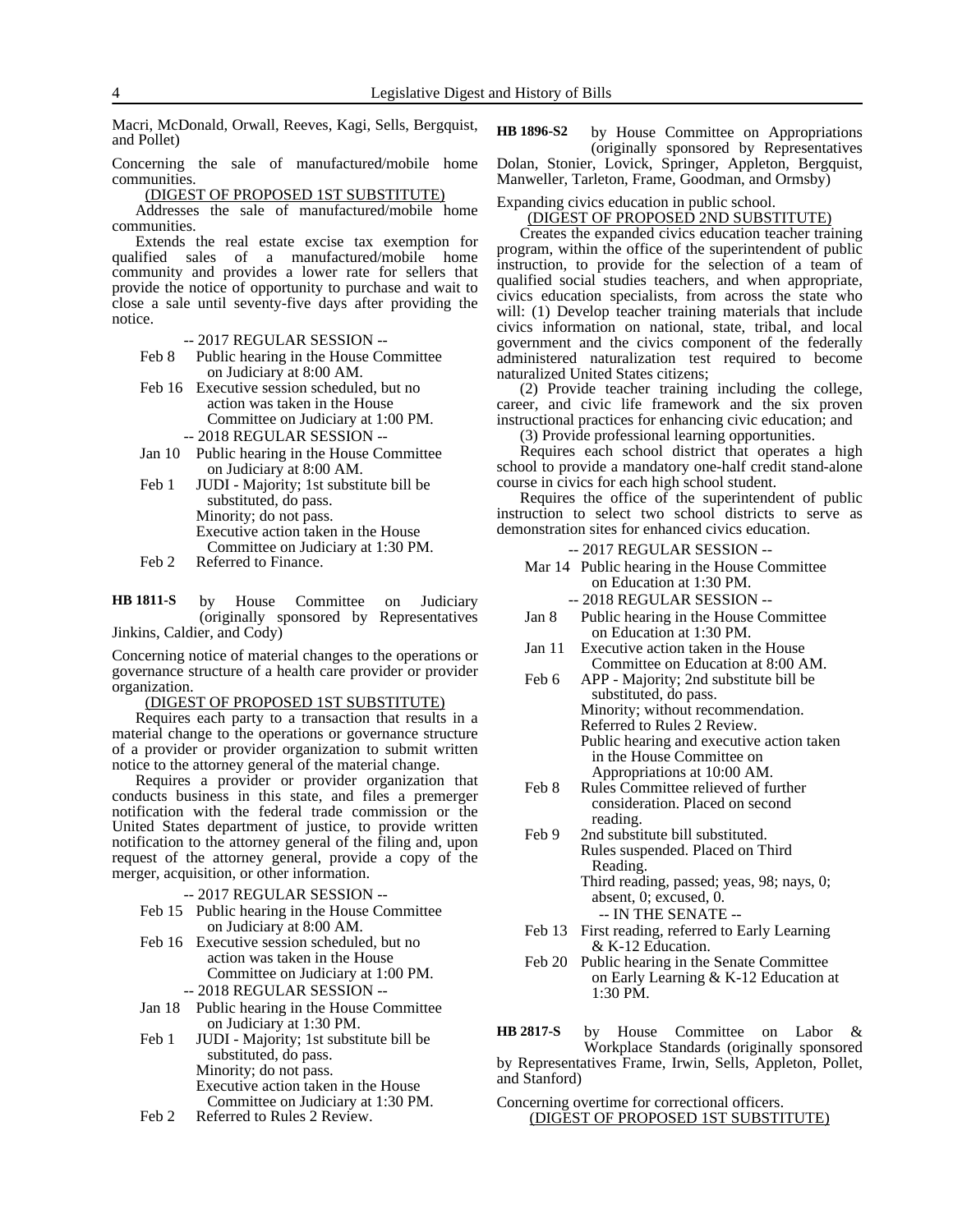Requires the department of corrections to collect at least the following data from each county regarding the use of mandatory overtime in jails: (1) The number of correctional officers employed by the county;

(2) The number of hours of mandatory overtime;

(3) The shift on which the mandatory overtime was worked; and

(4) Whether an unforeseeable emergent circumstance was the reason for the overtime.

Requires each county to cooperate with and provide the data requested by the department.

Expires January 1, 2020.

- -- 2018 REGULAR SESSION --
- Jan 25 Public hearing in the House Committee on Labor & Workplace Standards at 8:00 AM.
- Jan 29 Executive session scheduled, but no action was taken in the House Committee on Labor & Workplace Standards at 1:30 PM.
- Jan 30 Executive session scheduled, but no action was taken in the House Committee on Labor & Workplace Standards at 1:30 PM.
- Feb 1 LAWS Majority; 1st substitute bill be substituted, do pass. Executive action taken in the House Committee on Labor & Workplace Standards at 8:30 AM.
- Feb 2 Referred to Rules 2 Review.
- Feb 12 Placed on second reading by Rules Committee.
- Feb 13 1st substitute bill substituted. Rules suspended. Placed on Third Reading. Third reading, passed; yeas, 80; nays, 18; absent, 0; excused, 0.
	- -- IN THE SENATE --
- Feb 15 First reading, referred to Local Government. LGOV - Majority; without recommendation. And refer to Labor & Commerce. Executive action taken in the Senate Committee on Local Government at 1:30 PM.
- Feb 16 Referred to Labor & Commerce.
- Feb 21 LBRC Majority; do pass. And refer to Ways & Means. Minority; without recommendation. Public hearing and executive action taken in the Senate Committee on Labor & Commerce at 1:30 PM.
- Feb 22 Referred to Ways & Means.

by House Committee on State Govt, Elections & IT (originally sponsored by Representatives Frame, Irwin, Chapman, Senn, Sells, Sawyer, Appleton, Fitzgibbon, Macri, and Stanford) **HB 2818-S**

Concerning the appointment of religious coordinators. (DIGEST OF PROPOSED 1ST SUBSTITUTE)

Changes the term "chaplain" to "religious coordinator" for purposes of chapter 72.01 RCW regarding the administration of state institutions.

-- 2018 REGULAR SESSION --

- Jan 30 Public hearing in the House Committee on State Government and Elections & Information Technology at 8:00 AM.
- Jan 31 SEIT Majority; 1st substitute bill be substituted, do pass. Executive action taken in the House Committee on State Government and Elections & Information Technology at 1:30 PM.
- Feb 2 Referred to Rules 2 Review.
- Feb 13 Rules Committee relieved of further consideration. Placed on second reading. 1st substitute bill substituted. Rules suspended. Placed on Third
	- Reading. Third reading, passed; yeas, 66; nays, 32; absent, 0; excused, 0. -- IN THE SENATE --
- Feb 15 First reading, referred to State Government, Tribal Relations & Elections.
- Feb 21 Public hearing in the Senate Committee on State Government and Tribal Relations & Elections at 8:00 AM.
- Feb 23 Scheduled for executive session in the Senate Committee on State Government and Tribal Relations & Elections at 8:00 AM. (Subject to change)

by House Committee on Labor & Workplace Standards (originally sponsored by Representatives McCabe, Pettigrew, Stambaugh, Macri, Vick, Reeves, Jenkin, Sells, Kagi, Muri, and Kilduff) **HB 2820-S**

Concerning the healthy relationships campaign.

(DIGEST OF PROPOSED 1ST SUBSTITUTE)

Creates the joint legislative task force on the healthy relationships campaign to identify ways in which the employer and employee community can help curb unhealthy relationships, including domestic violence and sexual harassment.

- -- 2018 REGULAR SESSION --
- Jan 23 Public hearing in the House Committee on Labor & Workplace Standards at 1:30 PM.
- Jan 30 LAWS Majority; 1st substitute bill be substituted, do pass. Minority; do not pass. Executive action taken in the House Committee on Labor & Workplace Standards at 1:30 PM.
- Feb 1 Referred to Rules 2 Review.

by House Committee on Education (originally sponsored by Representatives Harris, Dolan, and Muri; by request of State Board of Education and Superintendent of Public Instruction) **HB 2824-S**

Exchanging and aligning specific powers, duties, and functions of the superintendent of public instruction and the state board of education.

(DIGEST OF PROPOSED 1ST SUBSTITUTE)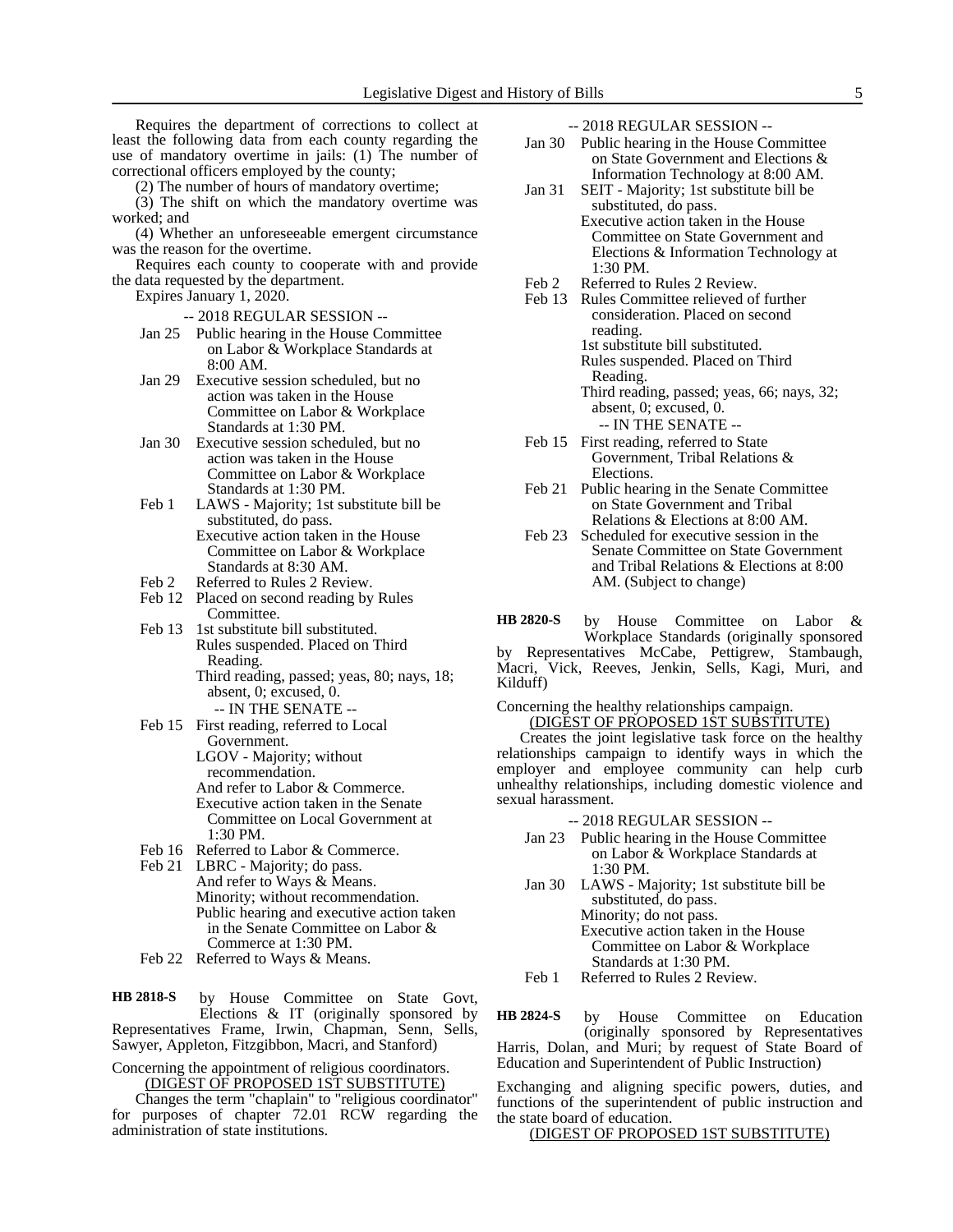Finds that specific powers, duties, and functions of the state board of education and the superintendent of public instruction should be realigned, therefore, the legislature declares an intent to clarify, and in some cases shift, responsibilities related to private schools, educational service district boundaries, career and technical education equivalencies, adoption of learning standards, waiver of school district requirements, and compliance with basic education requirements.

- -- 2018 REGULAR SESSION --
- Jan 22 Public hearing in the House Committee on Education at 1:30 PM.
- Jan 23 Public hearing in the House Committee on Education at 1:30 PM.
- Jan 29 Executive action taken in the House Committee on Education at 1:30 PM.
- Jan 30 ED Majority; 1st substitute bill be substituted, do pass.
- 
- Feb 1 Referred to Rules 2 Review.<br>Feb 6 Placed on second reading by Placed on second reading by Rules Committee.
- Feb 8 1st substitute bill substituted.
	- Rules suspended. Placed on Third Reading.
		- Third reading, passed; yeas, 96; nays, 2; absent, 0; excused, 0.
			- -- IN THE SENATE --
- Feb 10 First reading, referred to Early Learning & K-12 Education.
- Feb 20 Public hearing in the Senate Committee on Early Learning & K-12 Education at 1:30 PM.

by House Committee on Education (originally sponsored by Representatives Orwall, Kilduff, Jinkins, Rodne, Goodman, Appleton, Haler, Kagi, Eslick, and Slatter) **HB 2848-S**

Modifying school and court processes to promote attendance and reduce truancy.

(DIGEST OF PROPOSED 1ST SUBSTITUTE)

Requires the Washington state school directors' association, in consultation with the office of the superintendent of public instruction, the administrative office of the courts, and the state truancy task force, to develop a model policy and recommend best practices related to community truancy boards.

Encourages school districts to adopt a community truancy board policy that is consistent with the model policy mentioned above and make it available online.

Requires the office of homeless youth prevention and protection, in collaboration with the Washington association of juvenile court administrators and with data provided by the Washington state center for court research, to regionally site secure crisis residential centers that meet therapeutic standards to make these centers accessible and available for use by all counties.

#### -- 2018 REGULAR SESSION --

- Jan 25 Public hearing in the House Committee on Education at 8:00 AM.
- Jan 30 ED Majority; 1st substitute bill be substituted, do pass. Minority; without recommendation. Executive action taken in the House Committee on Education at 1:30 PM.

Feb 1 Referred to Rules 2 Review.

by House Committee on Environment (originally sponsored by Representatives Peterson, Young, and Ortiz-Self) **HB 2872-S**

Concerning pollution liability insurance for heating oil tanks.

(DIGEST OF PROPOSED 1ST SUBSTITUTE)

Provides a per calendar year limit on pollution liability insurance for heating oil tanks.

- -- 2018 REGULAR SESSION --
- Jan 29 Public hearing in the House Committee on Environment at 1:30 PM.
- Feb 1 ENVI Majority; 1st substitute bill be substituted, do pass. Executive action taken in the House Committee on Environment at 8:00 AM.
- Feb 2 Referred to Appropriations.<br>Feb 5 Public hearing in the House
- Public hearing in the House Committee on Appropriations at 1:30 PM.
- Feb 6 APP Majority; do pass 1st substitute bill proposed by Environment. Referred to Rules 2 Review. Executive action taken in the House Committee on Appropriations at 10:00 AM.

by House Committee on State Govt, Elections & IT (originally sponsored by Representatives Riccelli, Holy, Volz, Ormsby, Shea, McCaslin, and Frame) **HB 2887-S**

Addressing county commissioner elections.

(DIGEST OF PROPOSED 1ST SUBSTITUTE)

Establishes the responsible representation act.

Requires certain noncharter counties to: (1) Beginning in 2022, have a board of commissioners with five members;

(2) Use district nominations and district elections for its commissioner positions; and

(3) Hold district elections for county commissioners in accordance with a districting plan adopted by a redistricting committee.

Requires the county to, by April 30, 2021, establish a redistricting committee to create, review, and adjust county commissioner districts.

- Jan 30 Public hearing in the House Committee on State Government and Elections & Information Technology at 8:00 AM.
- Jan 31 SEIT Majority; 1st substitute bill be substituted, do pass. Executive action taken in the House Committee on State Government and Elections & Information Technology at
- 1:30 PM. Feb 2 Referred to Rules 2 Review.
- Feb 6 Placed on second reading by Rules Committee.
- Feb 8 1st substitute bill substituted. Rules suspended. Placed on Third Reading.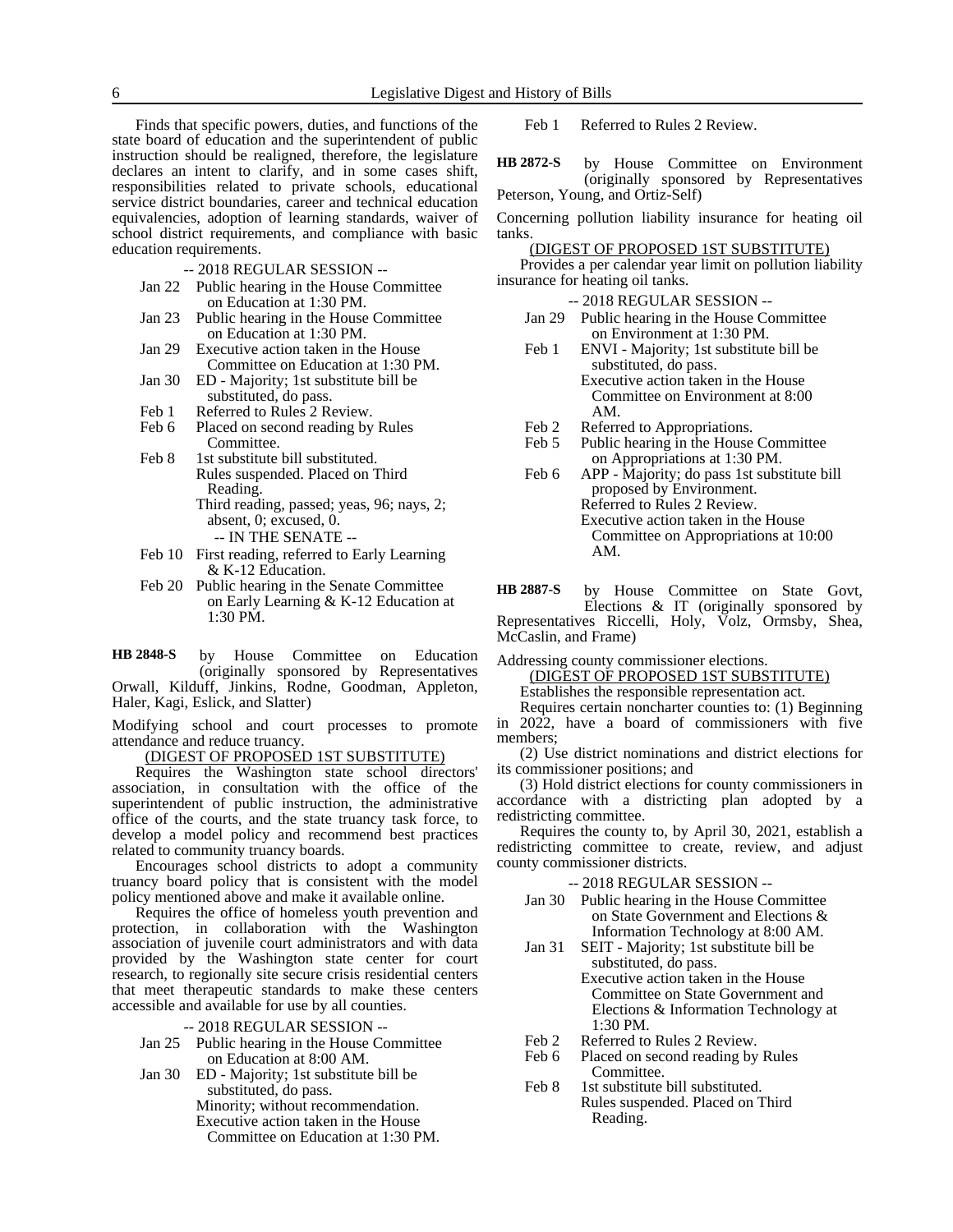Third reading, passed; yeas, 83; nays, 14; absent, 0; excused, 1. -- IN THE SENATE --

- Feb 10 First reading, referred to Local Government.
- Feb 15 Public hearing in the Senate Committee on Local Government at 1:30 PM.
- Feb 20 LGOV Majority; do pass. Minority; do not pass. Executive action taken in the Senate Committee on Local Government at 1:30 PM.
- Feb 21 Passed to Rules Committee for second reading.
- by House Committee on Early Learning & Human Services (originally sponsored by Representatives Goodman, Frame, Kagi, and Doglio) **HB 2907-S**

Concerning confinement in juvenile rehabilitation facilities.

(DIGEST OF PROPOSED 1ST SUBSTITUTE)

Addresses confinement in juvenile rehabilitation facilities.

Requires a child under the age of eighteen to be placed in a facility operated by the department of social and health services or the department of children, youth, and families, as applicable, to determine the child's earned release date.

Authorizes a juvenile offender adjudicated of a serious violent offense to be committed by the juvenile court to the department of social and health services or the department of children, youth, and families, as applicable, for placement in a correctional institution up to the time the juvenile offender is age twenty-five and one-half years old, but not beyond.

Requires the state institute for public policy to assess the impact of this act on community safety, racial disproportionality, and youth rehabilitation.

-- 2018 REGULAR SESSION --

- Jan 30 Public hearing in the House Committee on Early Learning & Human Services at 8:00 AM.
- Feb 2 ELHS Majority; 1st substitute bill be substituted, do pass. Minority; do not pass. Referred to Appropriations. Executive action taken in the House Committee on Early Learning & Human
- Services at 8:00 AM. Feb 5 Public hearing in the House Committee on Appropriations at 1:30 PM.
- Feb 6 APP Majority; do pass 1st substitute bill proposed by Early Learning & Human Services. Minority; do not pass. Referred to Rules 2 Review.

Executive action taken in the House Committee on Appropriations at 10:00 AM.

- Feb 13 Rules Committee relieved of further consideration. Placed on second reading.
- Feb 19 Referred to Rules 2 Consideration.

by House Committee on Business & Financial Services (originally sponsored by Representatives Kloba, Kirby, McBride, and Appleton) **HB 2921-S**

Concerning ticket sales over the internet.

(DIGEST OF PROPOSED 1ST SUBSTITUTE)

Prohibits a person, firm, or corporation from: (1) Reselling or engaging in the business of reselling tickets to a place of entertainment without first having procured a license from the department of licensing for each location at which business will be conducted; or

(2) Operating an internet web site or other electronic service that provides a mechanism for two or more parties to participate in a resale transaction or that facilitates resale transactions by certain means without first having procured a license from the department of licensing for each location at which business will be conducted.

Creates the ticket reseller licensing account.

-- 2018 REGULAR SESSION --

- Jan 30 Public hearing in the House Committee on Business & Financial Services at 8:00 AM.
- Jan 31 BFS Majority; 1st substitute bill be substituted, do pass. Minority; do not pass. Executive action taken in the House Committee on Business & Financial Services at 1:30 PM.
- 
- Feb 2 Referred to Appropriations.<br>Feb 5 Public hearing in the House Public hearing in the House Committee on Appropriations at 1:30 PM.
- by House Committee on Education (originally sponsored by Representatives **HB 2927-S**

Vick, Harris, Senn, Frame, Young, Muri, and Kloba)

Concerning highly capable students.

(DIGEST OF PROPOSED 1ST SUBSTITUTE)

Requires the superintendent of public instruction to: (1) Confirm that each school district has policies and procedures to allow for the identification of children who are highly capable;

(2) Develop three hours of optional professional development for principals, counselors, administrators, and members of selection committees for highly capable students;

(3) Encourage individuals to complete the professional development at least once every two years;

(4) Disseminate guidance on referral, screening, assessment, selection, and placement best practices for highly capable programs;

(5) Monitor the school districts' compliance; and

(6) Identify barriers to conducting a second screening of students for highly capable programs that would occur in or before the sixth grade.

- -- 2018 REGULAR SESSION --
- Jan 29 Public hearing in the House Committee on Education at 1:30 PM.
- Jan 30 ED Majority; 1st substitute bill be substituted, do pass. Executive action taken in the House Committee on Education at 1:30 PM.
- Feb 2 Referred to Appropriations.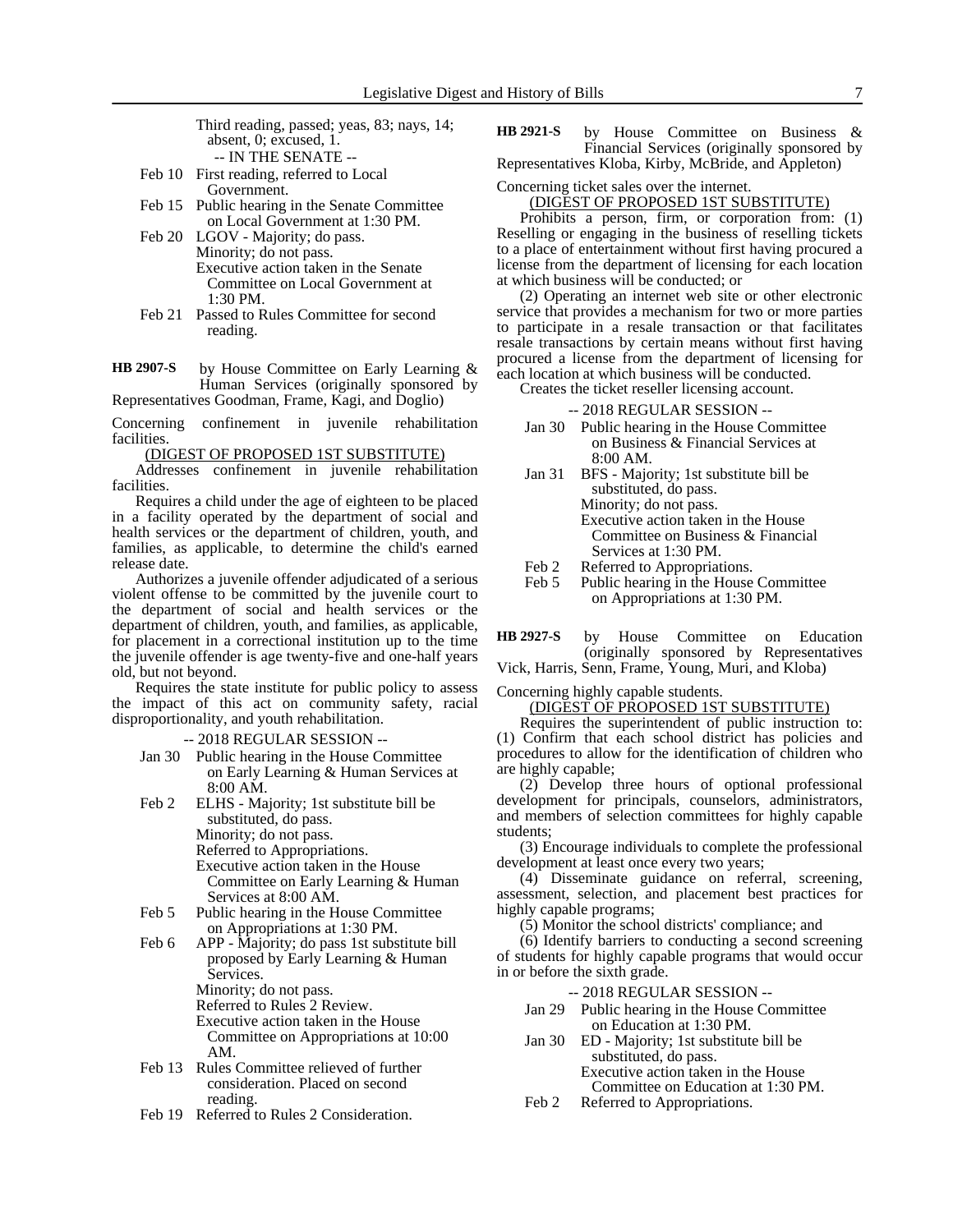by Representatives Tarleton, Doglio, and Pollet **HB 2995**

Concerning Washington's clean, affordable, and reliable energy future.

Modifies energy independence act provisions.

Finds and declares that: (1) Washington is the nation's leading producer of electricity from hydroelectric sources;

(2) Washington should continue its leadership in conservation, renewable energy, and climate change mitigation by increasing energy efficiency across the state and encouraging investment in the state's clean energy future; and

(3) Washington can promote energy independence, create high-quality jobs in the clean technology sector, maintain stable and affordable electric rates for customers, and protect clean air and water.

-- 2018 REGULAR SESSION --

- Feb 21 First reading, referred to Finance (Not Officially read and referred until adoption of Introduction report).
- Feb 24 Scheduled for public hearing and executive session in the House Committee on Finance at 8:00 AM. (Subject to change)
- Feb 26 Scheduled for executive session in the House Committee on Finance at 8:00 AM. (Subject to change)
- by Representatives Barkis, Goodman, Springer, Muri, Vick, and Appleton **HB 2996**

Concerning civil actions alleging violation of the right to be free from discrimination because of the presence of any sensory, mental, or physical disability or the use of a trained dog guide or service animal by a person with a disability.

Modifies the state civil rights act to address civil actions alleging a violation of the right to be free from discrimination because of the presence of a sensory, mental, or physical disability or the use of a trained dog guide or service animal by a person with a disability.

-- 2018 REGULAR SESSION -- Feb 22 First reading, referred to Judiciary (Not Officially read and referred until adoption of Introduction report).

#### by Representatives Doglio, Tarleton, Appleton, Morris, Fitzgibbon, and Pollet **HB 2997**

Concerning Washington's clean, affordable, and reliable energy future.

Modifies energy independence act provisions.

Finds and declares that: (1) Washington is the nation's leading producer of electricity from hydroelectric sources;

(2) Washington should continue its leadership in conservation, renewable energy, and climate change mitigation by increasing energy efficiency across the state and encouraging investment in the state's clean energy future; and

(3) Washington can promote energy independence, create high-quality jobs in the clean technology sector, maintain stable and affordable electric rates for customers, and protect clean air and water.

-- 2018 REGULAR SESSION -- Feb 22 First reading, referred to Finance (Not Officially read and referred until adoption of Introduction report).

### **Senate Bills**

by Senate Committee on Health & Long Term Care (originally sponsored by Senators Keiser, Pedersen, Rolfes, Van De Wege, Liias, Hunt, Conway, Chase, Saldaña, Kuderer, and Hasegawa) **SB 5995-S**

Protecting consumers and purchasers from excessive increases in prescription drug prices.

### (DIGEST OF PROPOSED SUBSTITUTE)

Requires the state institute for public policy to: (1) Review and study policy recommendations for protecting consumers against excessive prescription drug price increases, including a two-year look back of increases where the wholesale acquisition cost increased by a percentage equal to or greater than one hundred percent at any one time or in the aggregate in any twelve-month period; and

(2) Report the findings to the legislature.

-- 2018 REGULAR SESSION --

- Jan 16 Public hearing in the Senate Committee on Health & Long Term Care at 10:00 AM.
- Feb 1 HLTC Majority; 1st substitute bill be substituted, do pass. And refer to Ways & Means. Minority; without recommendation. Executive action taken in the Senate Committee on Health & Long Term Care at 10:00 AM.
- Feb 2 Referred to Ways & Means.
- by Senate Committee on Law & Justice (originally sponsored by Senators Keiser and **SB 6001-S**

Kuderer)

Concerning amendments to bylaws of a condominium association.

(DIGEST OF PROPOSED 1ST SUBSTITUTE)

Modifies provisions regarding amendments to bylaws of condominium associations.

- Jan 25 Public hearing in the Senate Committee on Law & Justice at 10:00 AM.
- Feb 1 LAW Majority; 1st substitute bill be substituted, do pass. Minority; do not pass. Minority; without recommendation. Executive action taken in the Senate Committee on Law & Justice at 10:00 AM.
- Feb 2 Passed to Rules Committee for second reading.
- Feb 22 Senate Rules "X" file.
- by Senate Committee on Ways & Means (originally sponsored by Senators Takko, **SB 6011-S**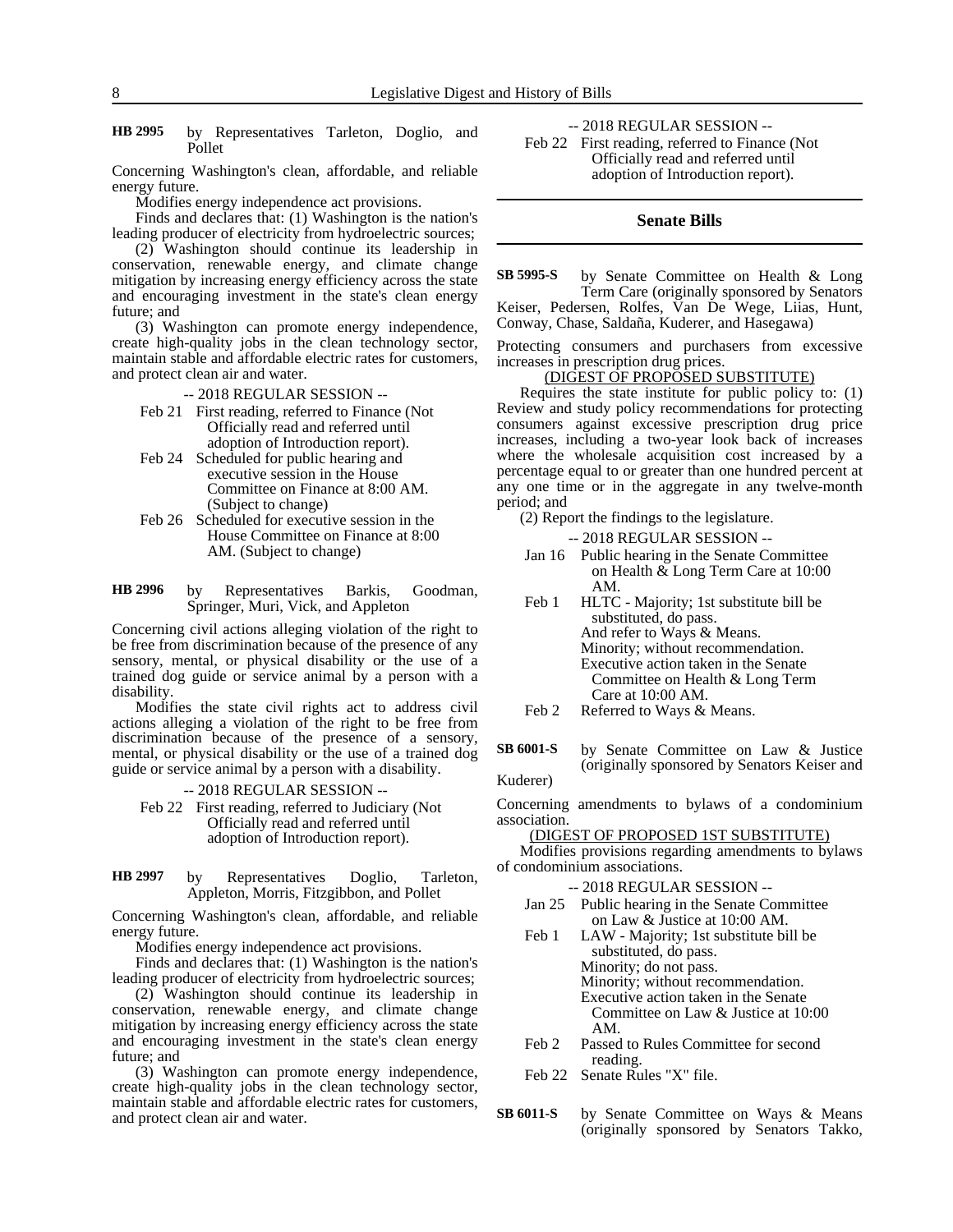Zeiger, Pedersen, Conway, McCoy, Hunt, Hobbs, Frockt, Fain, Bailey, Angel, Warnick, Carlyle, Van De Wege, Chase, and Kuderer)

Concerning governmental continuity during emergency periods.

#### (DIGEST OF PROPOSED 1ST SUBSTITUTE)

Finds that the ability of government to fulfill its constitutional and statutory responsibilities by continuing to conduct essential functions and services during the periods of significant disruption that follow catastrophic incidents requires both continuity of operations planning by individual agencies and continuity of government planning by state and local government.

Requires all levels and branches of government to conduct planning and preparation for continuity of operations and government to assist in fulfilling these responsibilities.

Takes effect if the proposed amendment to Article II, section 42 of the state Constitution, providing governmental continuity during emergency periods resulting from a catastrophic incident, is approved by the voters at the next general election.

- -- 2018 REGULAR SESSION --
- Jan 12 Public hearing in the Senate Committee on State Government and Tribal Relations & Elections at 8:00 AM.
- Jan 19 Executive action taken in the Senate Committee on State Government and Tribal Relations & Elections at 8:00 AM.
- Jan 30 Public hearing in the Senate Committee on Ways & Means at 3:30 PM.
- Feb 6 WM Majority; 1st substitute bill be substituted, do pass. Minority; without recommendation. Passed to Rules Committee for second reading.
	- Executive action taken in the Senate Committee on Ways & Means at 10:00 AM.
- Feb 10 Placed on second reading by Rules Committee.
- Feb 13 1st substitute bill substituted. Rules suspended. Placed on Third Reading. Third reading, passed; yeas, 47; nays, 0; absent, 0; excused, 2.
- -- IN THE HOUSE -- Feb 15 First reading, referred to Public Safety (Not Officially read and referred until adoption of Introduction report).
- Feb 19 Public hearing in the House Committee on Public Safety at 1:30 PM.
- Feb 20 PS Majority; do pass with amendment(s). Executive action taken in the House Committee on Public Safety at 1:30 PM.
- Feb 22 Referred to Rules 2 Review.
- by Senate Committee on Ways & Means (originally sponsored by Senators Frockt, Darneille, Keiser, Palumbo, Kuderer, and Hasegawa) **SB 6013-S**

### Concerning behavioral rehabilitation services.

## (DIGEST OF PROPOSED 1ST SUBSTITUTE)

Requires the children and families services program of the department of social and health services or the department of children, youth, and families, as appropriate, to: (1) Facilitate a stakeholder work group in a collaborative effort to design a behavioral rehabilitation services rate payment methodology that is based on actual provider costs of care; and

(2) Consider the findings of a contracted rate analysis in designing the methodology.

Requires the caseload forecast council to forecast the number of youth expected to receive behavioral rehabilitation services while involved in the foster care system.

Requires expenditures for behavioral rehabilitation services placement to be forecasted and budgeted as maintenance level costs.

-- 2018 REGULAR SESSION --

- Jan 9 Public hearing in the Senate Committee on Human Services & Corrections at 1:30 PM.
- Jan 17 Executive action taken in the Senate Committee on Human Services & Corrections at 1:30 PM.
- Jan 30 Public hearing in the Senate Committee on Ways & Means at 3:30 PM.
- Feb 6 WM Majority; 1st substitute bill be substituted, do pass. Minority; without recommendation. Passed to Rules Committee for second reading. Executive action taken in the Senate

Committee on Ways & Means at 10:00 AM.

- Feb 10 Placed on second reading by Rules Committee.
- Feb 12 1st substitute bill substituted. Rules suspended. Placed on Third Reading. Third reading, passed; yeas, 47; nays, 0; absent, 0; excused, 2.

-- IN THE HOUSE --

- Feb 14 First reading, referred to Early Learning & Human Services (Not Officially read and referred until adoption of Introduction report).
- Feb 21 Public hearing in the House Committee on Early Learning & Human Services at 1:30 PM.
- Feb 23 Scheduled for executive session in the House Committee on Early Learning & Human Services at 8:00 AM. (Subject to change)

by Senate Committee on Ways & Means<br>(originally sponsored by Senators) sponsored Hasegawa, Rolfes, Frockt, Pedersen, Hunt, Nelson, Darneille, Miloscia, Chase, Saldaña, and Kuderer) **SB 6015-S2**

### Concerning actions for wrongful injury or death. (DIGEST OF PROPOSED 2ND SUBSTITUTE)

Revises provisions regarding wrongful death and survival of actions.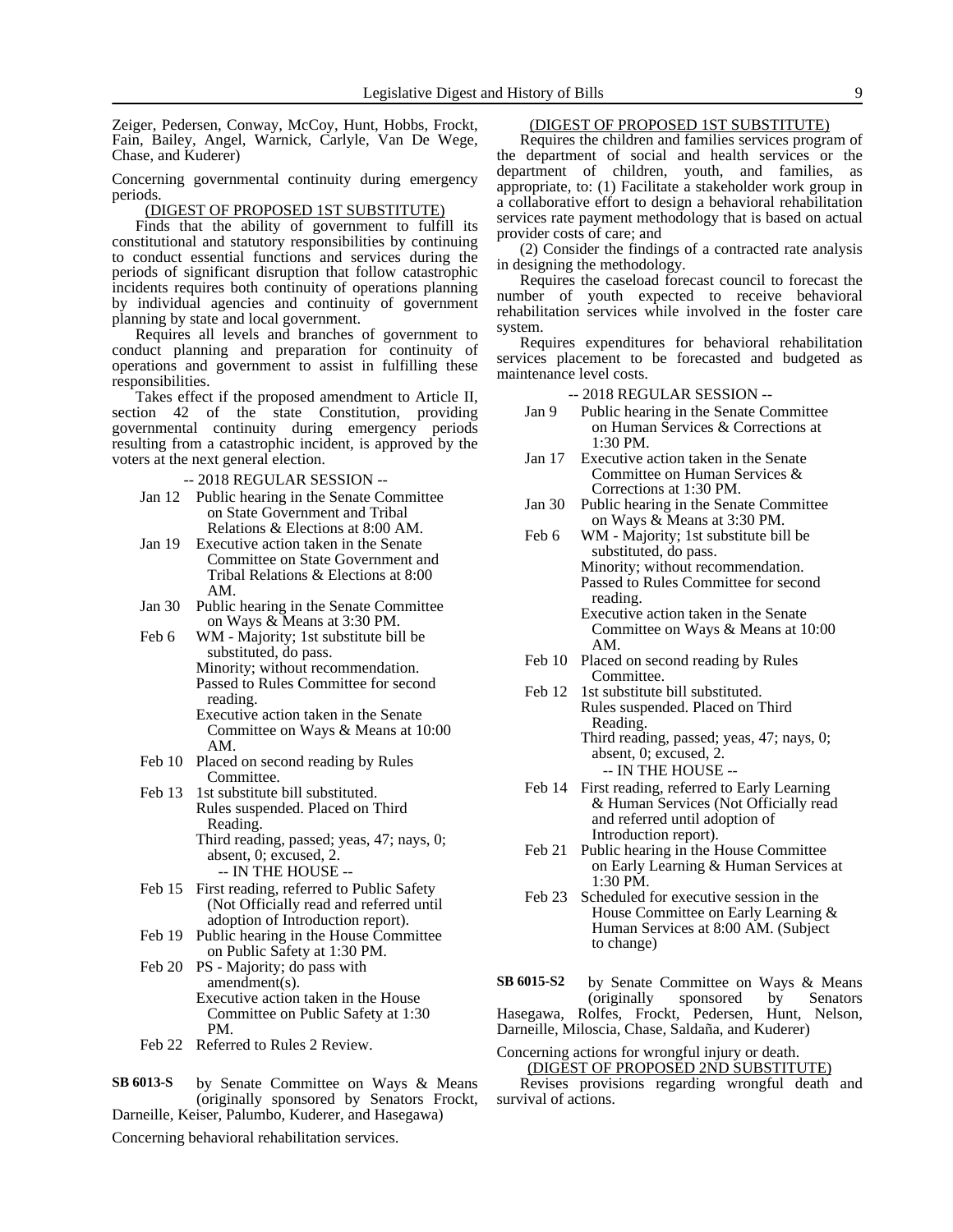| Jan 18 Public hearing in the Senate Committee |
|-----------------------------------------------|
| on Law & Justice at 10:00 AM.                 |

- Jan 25 Executive action taken in the Senate Committee on Law & Justice at 10:00 AM.
- Jan 31 Public hearing in the Senate Committee on Ways & Means at 3:30 PM.
- Feb 6 WM Majority; 2nd substitute bill be substituted, do pass. Minority; do not pass.
	- Minority; without recommendation. Passed to Rules Committee for second reading. Executive action taken in the Senate
	- Committee on Ways & Means at 10:00 AM.
- Feb 7 Placed on second reading by Rules Committee.
- Feb 9 2nd substitute bill substituted. Rules suspended. Placed on Third Reading. Third reading, passed; yeas, 26; nays, 21;
	- absent, 0; excused, 2. -- IN THE HOUSE --
- Feb 13 First reading, referred to Judiciary (Not Officially read and referred until adoption of Introduction report).
- Feb 21 Public hearing in the House Committee on Judiciary at 8:00 AM.
- Feb 22 Executive session scheduled, but no action was taken in the House Committee on Judiciary at 12:30 PM. Scheduled for executive session in the House Committee on Judiciary at 6:00 PM. (Subject to change)
- by Senate Committee on Ways & Means (originally sponsored by Senator Van De **SB 6031-S**
- Wege)

Concerning administration of veterans' assistance levies. (DIGEST OF PROPOSED 1ST SUBSTITUTE)

Establishes the veterans' assistance levy as an additional levy, independent of the regular property tax levy of the county.

-- 2018 REGULAR SESSION --

- Jan 18 Public hearing in the Senate Committee on Ways & Means at 3:30 PM.
- Jan 24 Executive session scheduled, but no action was taken in the Senate Committee on Ways & Means at 3:30 PM.
- Jan 25 Executive session scheduled, but no action was taken in the Senate Committee on Ways & Means at 3:30 PM.
- Jan 31 WM Majority; 1st substitute bill be substituted, do pass. Minority; do not pass. Executive action taken in the Senate Committee on Ways & Means at 3:30 PM.
- Feb 2 Passed to Rules Committee for second reading.

Feb 22 Senate Rules "X" file.

by Senate Committee on Health & Long Term Care (originally sponsored by Senators Kuderer, O'Ban, Rivers, Saldaña, Chase, Carlyle, Bailey, Darneille, Liias, Keiser, Frockt, Dhingra, King, Pedersen, **SB 6048-S**

Hunt, Wellman, and Mullet; by request of Attorney General and Department of Health)

Concerning the age of individuals at which sale or distribution of tobacco and vapor products may be made.

(DIGEST OF PROPOSED 1ST SUBSTITUTE)

Changes the age, from eighteen to twenty-one, in which a person can legally purchase tobacco and vapor products.

Requires the department of revenue to review the cigarette tax contracts formed with tribes and report to the legislature by December 1, 2019, concerning the process and feasibility of amending the contracts to provide that Indian retailers in Indian country must not sell or distribute tobacco products to persons under twenty-one years old.

-- 2018 REGULAR SESSION --

- Jan 22 Public hearing in the Senate Committee on Health & Long Term Care at 10:00 AM.
- Feb 1 HLTC Majority; 1st substitute bill be substituted, do pass. And refer to Ways & Means. Minority; do not pass. Minority; without recommendation. Executive action taken in the Senate Committee on Health & Long Term Care at 10:00 AM.
- Feb 2 Referred to Ways & Means.
- Feb 22 Public hearing in the Senate Committee on Ways & Means at 3:30 PM.

by Senate Committee on State Government, Tribal Relations & Elections (originally **SB 6075-S**

sponsored by Senators Palumbo, Billig, Rolfes, Mullet, Carlyle, Hunt, Conway, Kuderer, and Hasegawa)

Concerning disclosure of contributors to online political advertising.

#### (DIGEST OF PROPOSED 1ST SUBSTITUTE)

Requires small online political advertising to include the sponsor's name and may provide additional required disclosures through alternatives specified by the public disclosure commission.

Authorizes a commercial advertiser to, as an alternative to making the documents and books of account open for inspection at its physical office, post the same information on a web site easily accessible to the public.

Requires the commercial advertiser to deliver the records in electronic or paper format within five days of receipt of the request, or within twenty-four hours if the advertisement is presented to the public within twenty-one days of the election.

- Jan 31 Public hearing in the Senate Committee on State Government and Tribal Relations & Elections at 8:00 AM.
- Feb 2 SGTE Majority; 1st substitute bill be substituted, do pass.